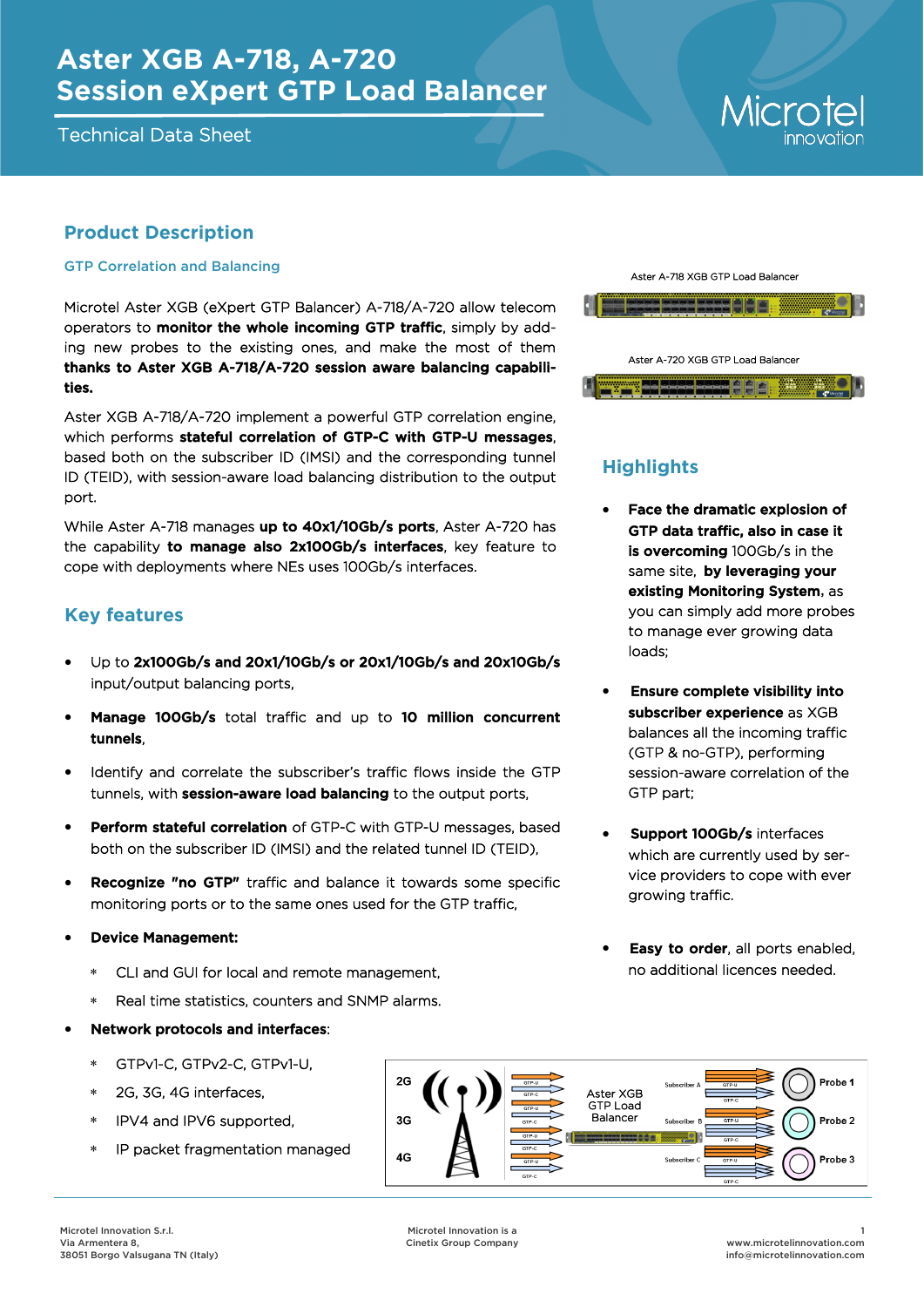

# **Aster A-718/A-720 XGB GTP Load Balancer — Technical Specification**

|                                                                                                            | <b>Aster A-718 XGB GTP Load Balancer</b>                                                                                                                                                |                       | <b>Aster A-720 XGB GTP Load Balancer</b>                                                                      |                                                                                                  |  |
|------------------------------------------------------------------------------------------------------------|-----------------------------------------------------------------------------------------------------------------------------------------------------------------------------------------|-----------------------|---------------------------------------------------------------------------------------------------------------|--------------------------------------------------------------------------------------------------|--|
| <b>Input/Output Capabilities</b>                                                                           |                                                                                                                                                                                         |                       |                                                                                                               |                                                                                                  |  |
| Input/Output ports                                                                                         | 20x1/10Gb/s ports; 4x10Gb/s ports; 4x40Gb/s<br>ports to be used as 16x10Gb/s ports, through<br>breakout adapter                                                                         |                       | 2x100Gb/s ports: 20x1/10Gb/s ports                                                                            |                                                                                                  |  |
| <b>Performances</b>                                                                                        | Manage 100Gb/s total traffic and up to 10 million concurrent tunnels in 1U space                                                                                                        |                       |                                                                                                               |                                                                                                  |  |
| <b>Management</b>                                                                                          |                                                                                                                                                                                         |                       |                                                                                                               |                                                                                                  |  |
| <b>Management ports</b>                                                                                    | 1 x 10/100/1000Mb/s with RJ45 connectors                                                                                                                                                |                       |                                                                                                               |                                                                                                  |  |
| <b>Protocols</b>                                                                                           | IPV4, IPV6, SNMPv2, TACACS+, HTTPS                                                                                                                                                      |                       |                                                                                                               |                                                                                                  |  |
| <b>Statistics and Alarms</b>                                                                               | Real time statistics and counters available for each input/output port<br>SNMP alarms                                                                                                   |                       |                                                                                                               |                                                                                                  |  |
| <b>Transceiver type</b>                                                                                    |                                                                                                                                                                                         |                       |                                                                                                               |                                                                                                  |  |
| Copper (SFP)                                                                                               | 1000 Base T                                                                                                                                                                             |                       |                                                                                                               |                                                                                                  |  |
| Singlemode<br>(SFP/SFP+/QSFP+/                                                                             | 1000 Base LX (1310nm)/ 10Gb/s Base LR<br>(1310nm)/ 40Gb/s Base LR-4 (1310 nm)                                                                                                           |                       | 1000 Base LX (1310 nm)/ 10Gb/s Base LR (1310<br>nm)/100Gb/s Base LR-4 (1310 nm)/100Gb/s Base<br>PSM4 (1310nm) |                                                                                                  |  |
| <b>Multimode</b><br>(SFP/SFP+/QSFP+/<br>QSFP28)                                                            | 1000 Base SX (850nm)/ 10Gb/s Base SR (850<br>nm)/ 40Gb/s Base SR-4 (850 nm)                                                                                                             |                       | 1000 Base SX (850 nm)/ 10Gb/s Base SR (850<br>nm)/100Gb/s Base SR-4 (850 nm)                                  |                                                                                                  |  |
| <b>Breakout cable</b>                                                                                      |                                                                                                                                                                                         |                       |                                                                                                               |                                                                                                  |  |
| Singlemode                                                                                                 | Breakout cable 1x40Gb/s (MPO/MTP connect-<br>or) to 4x10Gb/s (8xLC connectors), OS1/OS2,<br>Single Mode, (1310 nm) 9/125 um; 2m lenght                                                  |                       | <b>NA</b>                                                                                                     |                                                                                                  |  |
| <b>Multimode</b>                                                                                           | Breakout cable 1x40Gb/s (MPO/MTP connect-<br>or) to 4x10Gb/s (8 x LC connectors), OM3,<br>Multimode (850 nm) 50/125 um; 2m lenght                                                       |                       | <b>NA</b>                                                                                                     |                                                                                                  |  |
| <b>Breakout rack adapter</b>                                                                               |                                                                                                                                                                                         |                       |                                                                                                               |                                                                                                  |  |
| <b>Rack chassis</b>                                                                                        | 1U 19" chassis hosting up to 8 AML-14-xM<br>adapters *<br>*it can be used in mixed configuration as It can<br>host both PluriTAP T-20 optical tap modules<br>and AML-14 adapter modules |                       | NA                                                                                                            |                                                                                                  |  |
| Singlemode (AML-14-SM)                                                                                     | Adapter 1x40Gb/s (MPO/MTP connector) to<br>4x 10Gb/s (8 x LC connectors) OS1/OS2, Single<br>Mode, (1310 nm) 9/125 um; MPO/MTP connect-<br>or cable required                             |                       | NA.                                                                                                           |                                                                                                  |  |
| Multimode (AML-14-MM)                                                                                      | Adapter 1x40Gb/s (MPO/MTP connector) to<br>4x 10Gb/s (8 x LC connectors), OM4, Multi-<br>mode (850 nm) 50/125 um; MPO/MTP con-<br>nector cable required                                 |                       | <b>NA</b>                                                                                                     |                                                                                                  |  |
| <b>Operating</b><br><b>Dimensions</b><br><b>Power</b><br><b>Regulatory</b>                                 |                                                                                                                                                                                         |                       |                                                                                                               |                                                                                                  |  |
| • Operating temperature: 0°C to<br>$40^{\circ}$ C<br>• Relative humidity: min 0% max<br>95% not condensing | ● 90-264 Vac; 40-72 Vdc<br>• Default redundancy with hot swap<br>power modules<br>• Max. power consumption: 400W                                                                        | 44 mm H<br>$(22$ lbs) | • Chassis 1U surface or 19" rack<br>mount. 483 mm W. 406 mm D.<br>• Weight: (fully equipped): 10 kg           | • FCC Part 15, Class A<br>$\bullet$ CE Mark<br>● UL 60950-1; EN 60950-1<br>CAN/CSA-C22.2 60950-1 |  |
|                                                                                                            |                                                                                                                                                                                         |                       |                                                                                                               |                                                                                                  |  |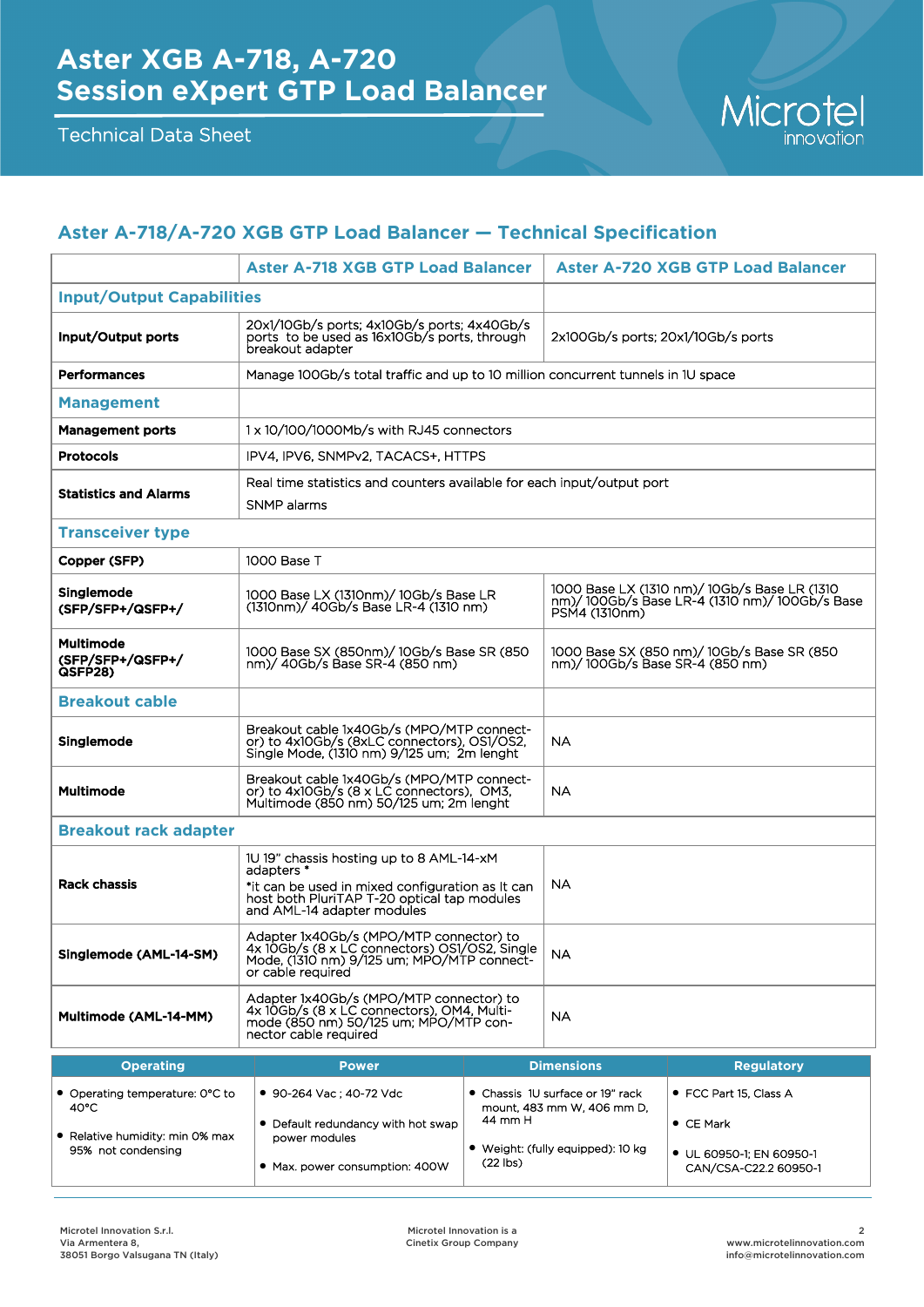Technical Data Sheet



#### **Aster A-718 XGB GTP Load Balancer — Ordering Information**

| A-718-FL-2416G      | GTP Balancer: 1RU chassis, fully licenced, 20 x 1/10G in ports, 4x10G in ports, 4x40G output ports (SFP<br>not included).                                            |  |  |
|---------------------|----------------------------------------------------------------------------------------------------------------------------------------------------------------------|--|--|
| A-718-FL-2812G      | GTP Balancer: 1RU chassis, fully licenced, 20 x 1/10G in ports, 4x10G in ports, 1x40G input ports, 3x40G<br>output ports (SFP not included).                         |  |  |
| A-718-FL-3208G      | GTP Balancer: 1RU chassis, fully licenced, 20 x 1/10G in ports, 4x10G in ports, 2x40G input ports, 2x40G<br>output ports (SFP not included).                         |  |  |
| A-7xx-FL-UPGto8xx   | Software Licence to upgrade A-7xx capabilities to A-8xx                                                                                                              |  |  |
| <b>PS1-3/850-AC</b> | Redundant power supply AC                                                                                                                                            |  |  |
| <b>PS1-5/850-DC</b> | Redundant power supply DC                                                                                                                                            |  |  |
| SFP-GT/J            | 1000 Base T Copper with RJ-45 connector                                                                                                                              |  |  |
| SFP-GS/L-24         | 1000 Base SX (850nm) Multi-Mode with LC connector                                                                                                                    |  |  |
| SFP-FS/L-30         | 100 Base-FX (1310 nm) Multi-Mode with LC connector                                                                                                                   |  |  |
| SFP-GL/L-23         | 1000 Base LX (1310nm) Single-Mode with LC connector                                                                                                                  |  |  |
| SFP-GW/L-24         | 1000 Base ZX (1550nm) Single-Mode with LC connector                                                                                                                  |  |  |
| <b>SFP+-HR/L-11</b> | 10 GE Base-SR (850 nm) Multi-Mode with LC connector                                                                                                                  |  |  |
| <b>SFP+-HP/L-14</b> | 10 GE Base-LR (1310 nm) Single-Mode with LC connector                                                                                                                |  |  |
| <b>SFP+-HQ/L-15</b> | 10 GE Base-ER (1550nm) Single-Mode with LC connector                                                                                                                 |  |  |
| QSFP+-SR/M-4        | 40G Parallel Fiber - Multi-Mode (850nm) with MPO/MTP connector; when used as 4X10G, it requires<br>MPO/MTP connector to 8 x LC connectors adapter or breakout cable. |  |  |
| QSFP+-LR/M-4        | 40G Parallel Fiber - Single-Mode (1310nm) with MPO/MTP connector; when used as 4X10G, requires<br>MPO/MTP connector to 8 x LC connectors adapter or breakout cable.  |  |  |
| QSFP28-SR/M-4       | 100G Parallel Fiber - Multi-Mode (850nm) with MPO/MTP connector.                                                                                                     |  |  |
| QSFP28-PSM4/M-4     | 100G Parallel Fiber- Single-Mode(1310nm) with MPO/MTP connector.                                                                                                     |  |  |
| QSFP28-LR4/L        | 100G LAN-WDM Single-Mode (1310nm) with LC connector.                                                                                                                 |  |  |
| <b>CML-14-SM-2m</b> | Breakout cable MTP/MPO connector (Female) to LC connectors 4 x 10G (Male), Single-Mode 1310nm,<br>OS2, 9/125 um; 2m length                                           |  |  |
| CML-14-3-MM-2m      | Breakout cable MTP/MPO connector (Female) to LC connectors 4 x 10G (Male), Multi-Mode 850nm,<br>OM3, 50/125 um, 2m length                                            |  |  |
| CML-14-4-MM-2m      | Breakout cable MTP/MPO connector (Female) to LC connectors 4 x 10G (Male), Multi-Mode 850nm,<br>OM4, 50/125 um, 2m length                                            |  |  |